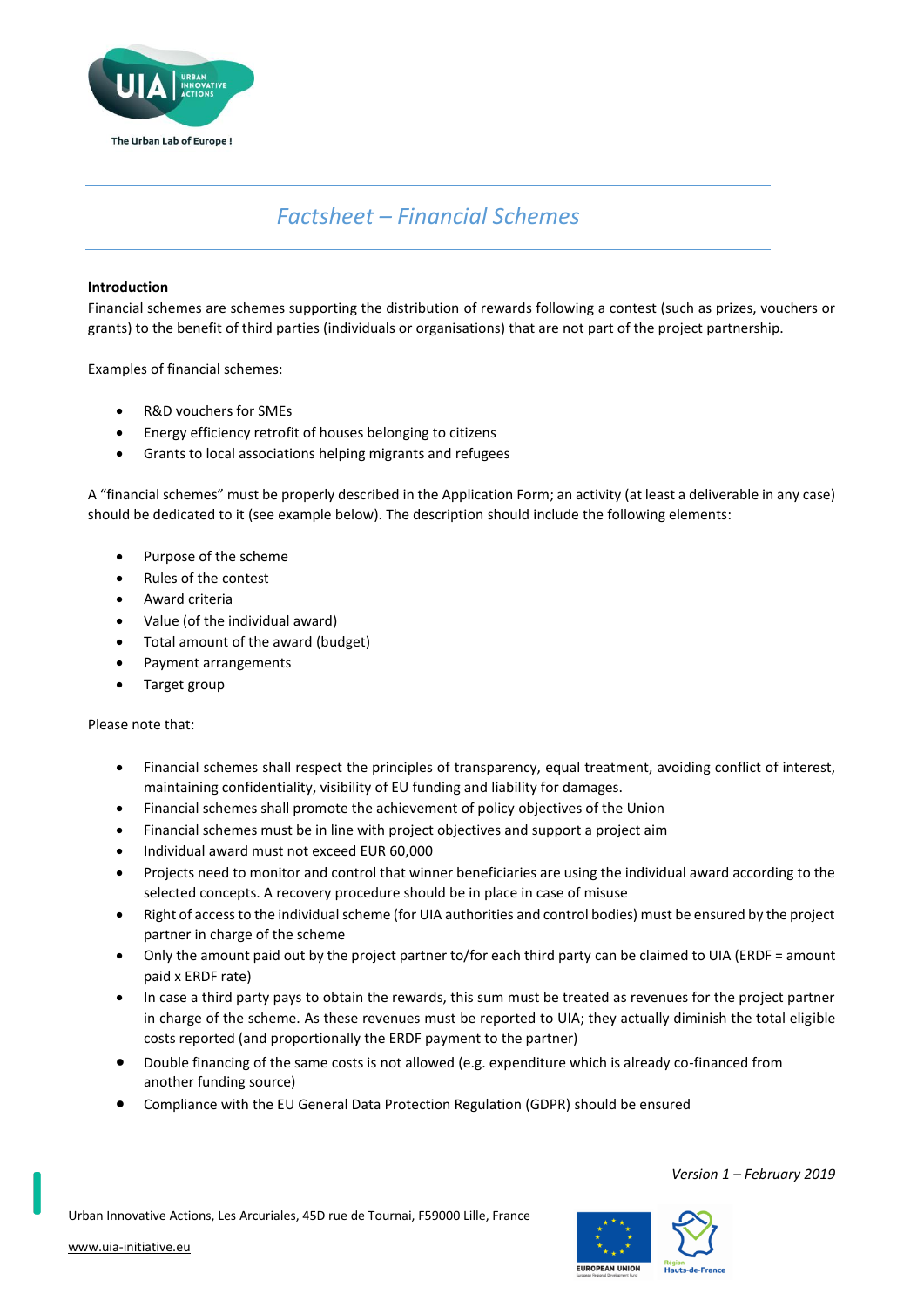## **Financial Scheme 1**

A project partner directly procures and pays for the goods and/or services to the benefit of a third party.



### **Audit trail**

- The purpose of the scheme, the target group, the rules of the contest, the award criteria, the value, total amount of the award and the payment arrangements
- Selection of the beneficiaries
- Evidence of the procurement process in line with applicable EU, UIA, national and internal procurement rules
- Written contract (or any document of equivalent probative value) laying down the goods/services to be provided with clear reference to the project
- Invoice providing all relevant information in line with the applicable accountancy rules
- Proof of outputs or services delivered
- Proof of payment
- Identification of beneficiary (e.g.: the legal status of NGO; ID of individuals or equivalent)

### **Financial Scheme 2**

A project partner provides the financial means directly to the third party who in turn purchases the goods and/or services that he needs.



### **Audit trail:**

- The purpose of the scheme, the target group, the rules of the contest, the award criteria, the value and total amount of the award and the payment arrangements
- Selection of the third parties
- Written contract (or any document of equivalent probative value) laying down the purpose, terms and conditions of the scheme (with clear reference to the project)
- Proof of the transfer of funds from the project partner to the third party
- Report on results drafted by the third party and validated/accepted by the project partner responsible for the scheme. This report on results should include an overview of the costs incurred by the third party. On request, the third party should be able to provide the probing documents (invoices, proofs of payment…)
- EU, UIA, national and internal procurement rules
- Identification of beneficiary (e.g.: the legal status of NGO; ID of individuals or equivalent)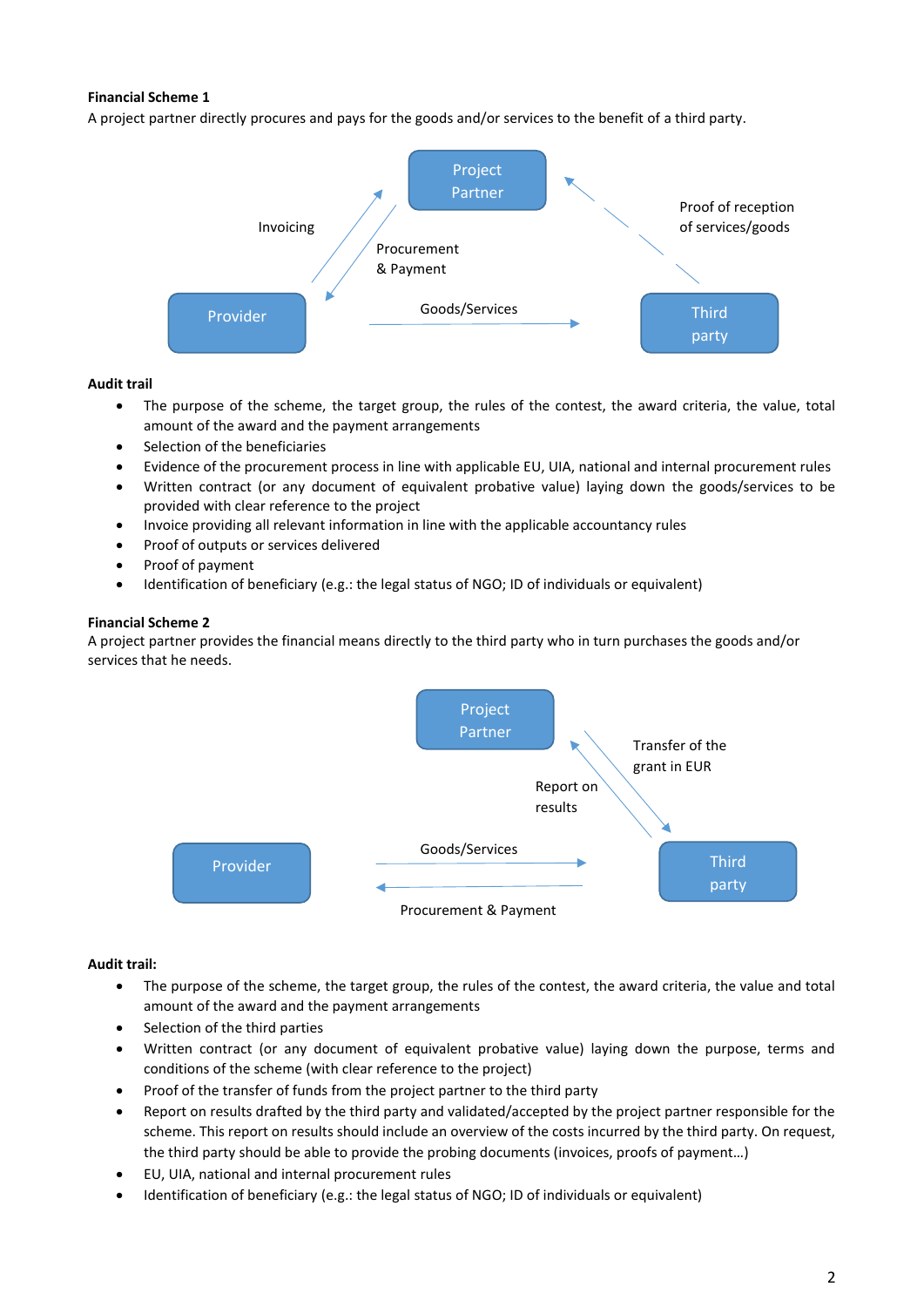## **Example of the description of a financial scheme in the Application Form:**

## Activity:

Explanation on the purpose of the scheme including information about a quantified target group *(e.g. to support x NGOs/ civil society initiatives to implement activities relating to activity x of the WPx)* and how it contributes to the project aim *(e.g. active involvement of NGOs)*. Based on a guideline developed for the implementation of financial schemes for these activities, and following several calls for concepts, selected *organisations* will be provided with funding to carry out their activities within the framework of the project.

## Deliverables:

Deliverable 1: Set-up of a funding guideline for activity/activities x; they should describe:

- $\rightarrow$  How do calls take place?
- $\rightarrow$  Selection process (incl. criteria)
- $\rightarrow$  Timeline
- $\rightarrow$  Maximum amount of each individual award
- → Payment arrangements (financial scheme 2)

Deliverable 2: Call for concepts for the implementation of activity/activities x

- $\rightarrow$  Where and when will the call be published?
- $\rightarrow$  How many calls will be launched in total?

Deliverable 3: Contest of the call for concepts of activity x

- $\rightarrow$  All submissions are checked for compliance with the formal criteria outlined in the funding guideline
- For those submissions that fulfil the formal criteria, an assessment of the concepts is undertaken (based on internal guidelines relating to assessment criteria).

Deliverable 4: Selection of the winner beneficiaries of the call for concepts of activity x

 $\rightarrow$  Following the assessment of the concepts, the best rated concepts are selected for funding. Depending on the respective call (and as stated in the call for concepts), one or more concepts will be selected for funding.

Output: Awarding of the winner beneficiaries of the call for concepts for the implementation

→ The maximum total amount of the funding awarded is EUR X while each individual award does not exceed EUR Y. The target value refers to the (minimum) number of winner beneficiaries that are selected.

### **Example of a confidentiality and conflict of interest declaration**

I the undersigned declare that, in participating as an independent expert in the evaluation of proposals received in the open call of project XXX

- I undertake to treat as confidential all information contained in the proposals which I am asked to evaluate, both during the evaluation and afterwards.
- I will not reveal to any third party the identity or any details of the views of my fellow evaluator(s), neither during the evaluation nor afterwards
- I do not, to the best of my knowledge, have any interest in any of the proposals submitted in this call, I have not been involved in their preparation and I do not benefit either directly or indirectly from the eventual selection. Should I discover a conflict of interest during the evaluation, I undertake to declare this and to withdraw from the evaluation.

Name, Signature and Date